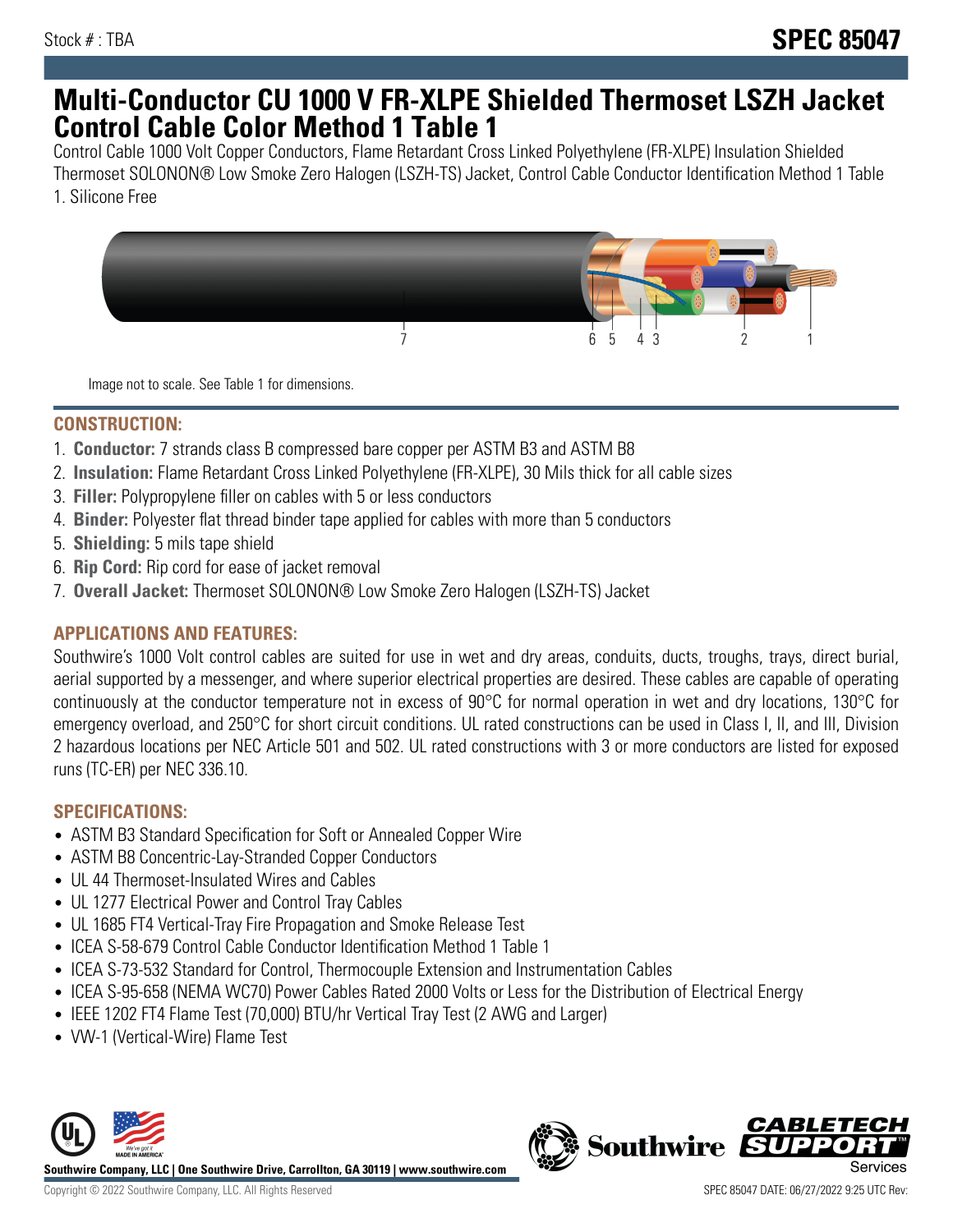#### **SAMPLE PRINT LEGEND:**

#### UL Listed

SOUTHWIRE E75755 {UL} XX AWG X/C FR-XLPE CDRS SHIELDED 90C LSZH JACKET SUNLIGHT RESISTANT DIRECT BURIAL 1000V {MM/DD/YYYY} {SEQUENTIAL FOOTAGE MARKS} SEQ FEET

#### Non UL Listed

SOUTHWIRE XX AWG X/C FR-XLPE CDRS 90C LSZH JACKET SUN RES FT-4 DIR BUR 1000V YEAR {SEQUENTIAL FOOTAGE MARKS} SEQ FEET